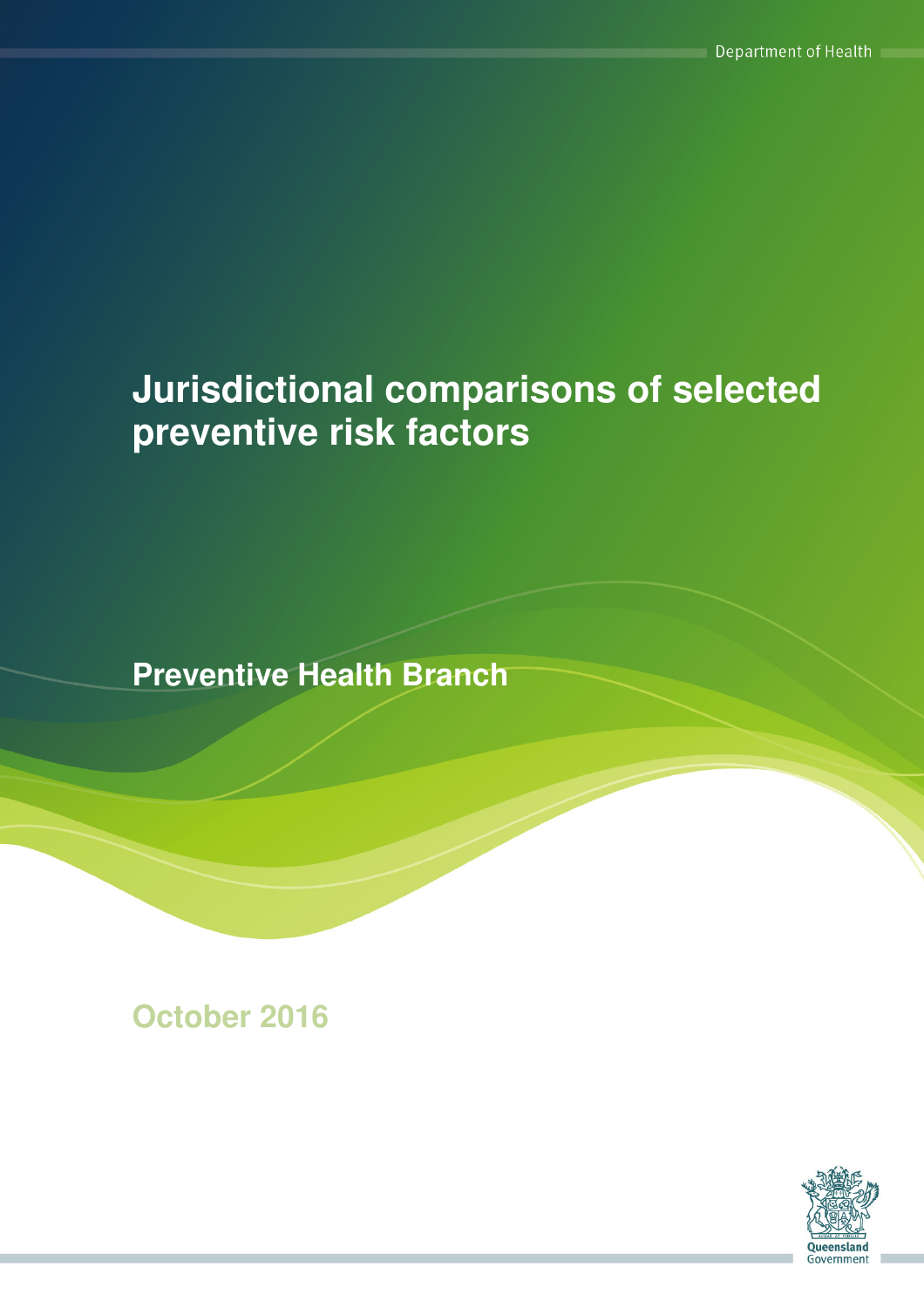#### **About this report**

The objective of this report is to compare the Queensland prevalence of selected preventive risk factors to Australia and other jurisdictions.

Data to assess difference was derived from the 2014–15 National Health Survey<sup>2</sup>, the 2013 National Drug Strategy Household Survey<sup>3</sup> and the 2011–12 Australian Health Survey.<sup>4,5</sup> Statistical difference was based on the non-overlap of confidence intervals. Risk factor prevalence was reported against the relevant national guidelines.<sup>6,7</sup>

This report was prepared by Preventive Health Branch (Nelufa Begum and Margaret Bright). The investment and expertise associated with the data collection to inform this analysis is acknowledged.

Suggested citation: Department of Health. Jurisdictional comparisons of selected preventive risk factors. Department of Health, Queensland Government: Brisbane; 2016.

Published by the State of Queensland (Queensland Health), October, 2016



This document is licensed under a Creative Commons Attribution 3.0 Australia licence. To view a copy of this licence, visit creativecommons.org/licenses/by/3.0/au © State of Queensland (Queensland Health) 2016

You are free to copy, communicate and adapt the work, as long as you attribute the State of Queensland (Queensland Health). For copyright information contact ip\_officer@health.qld.gov.au This document is available at: www.health.qld.gov.au/epidemiology/publications/technical.asp

For more information contact:

Manager Epidemiology, Preventive Health Branch, Department of Health, Herston, Brisbane QLD 4006, email: population\_epidemiology@health.qld.gov.au.

#### **Disclaimer:**

The content presented in this publication is distributed by the Queensland Government as an information source only. The State of Queensland makes no statements, representations or warranties about the accuracy, completeness or reliability of any information contained in this publication. The State of Queensland disclaims all responsibility and all liability (including without limitation for liability in negligence) for all expenses, losses, damages and costs you might incur as a result of the information being inaccurate or incomplete in any way, and for any reason reliance was placed on such information.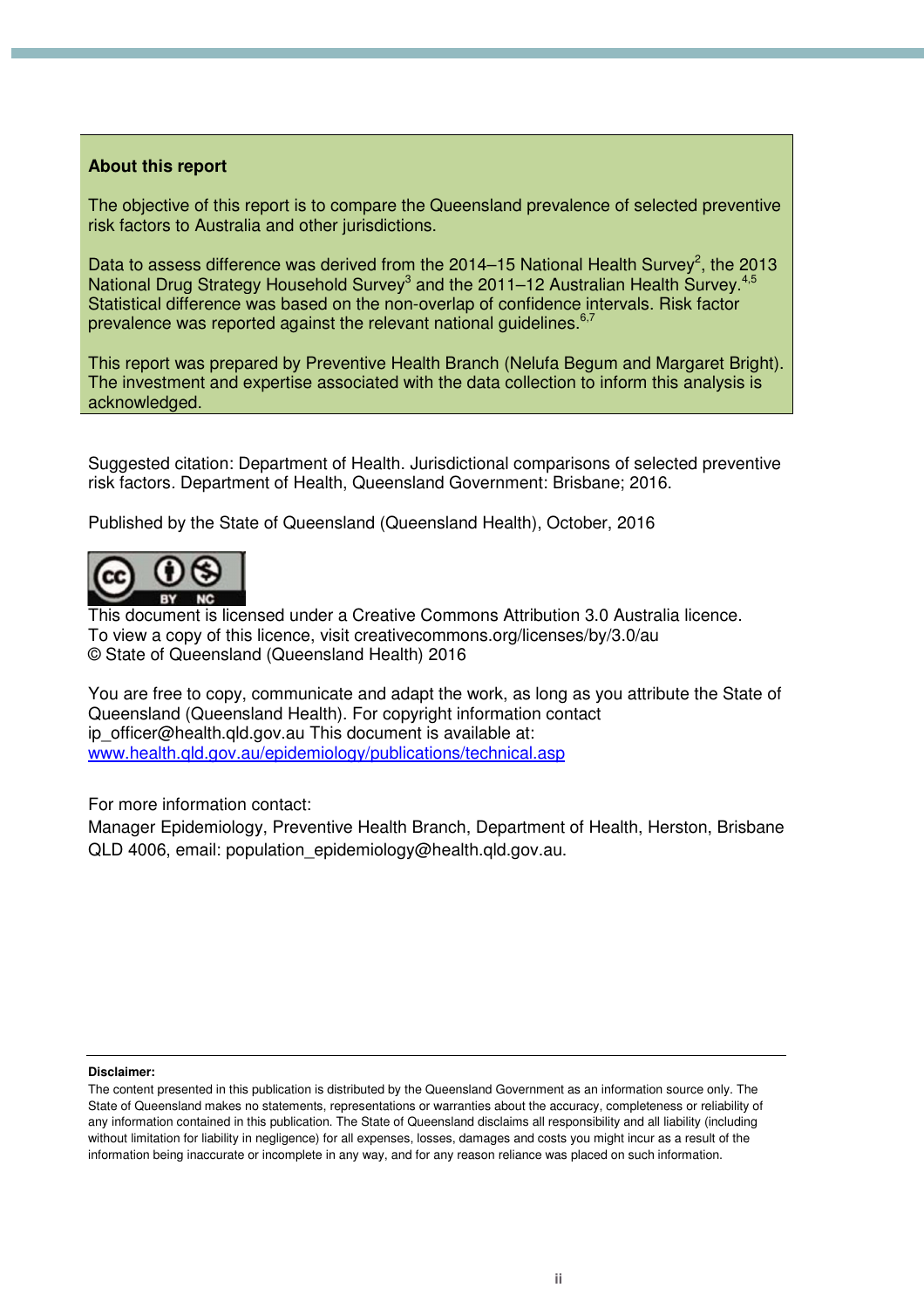### **Summary**

Health risk factors are attributes and characteristics that increase the likelihood of a person developing a disease or health disorder. Behavioural risk factors are those that individuals have the most ability to modify, for example, smoking and fruit and vegetable consumption. Biomedical risk factors are bodily states that may be influenced by behavioural risk factors, for example, obesity is influenced by diets and physical activity.

These comparisons are based on physical measurement of overweight and obesity and blood pressure, and the self-reported prevalence of all other indicators.

Queensland rates did not differ from national (2014–15) for:

Adults:

- overweight
- obesity
- overweight and obesity
- alcohol single occasion risk (2013)
- adequate fruit consumption
- adequate vegetable consumption
- high blood pressure
- psychological distress.

Children:

- overweight
- obesity
- overweight and obesity<br>• adequate fruit consump
- adequate fruit consumption
- adequate vegetable consumption
- recommended physical activity (2011–12)
- recommended screen-based activity.

Queensland rates differed from national for these adult indicators:

- In 2014–15
- sufficient physical activity 9% lower
- In 2013:
- daily smoking  $-18%$  higher
- alcohol lifetime risk 12% higher.

Trends in overweight and obesity for Queensland:

- adult obesity increased by 22% between 2007–08 and 2011–12, but did not change between 2011–12 and 2014–15
- adult overweight did not change between 2007–08 and 2011–12 and between 2011–12 and 2014–15
- childhood overweight and obesity (combined or separately) did not change between 2007–08 and 2011–12 and between 2011–12 and 2014–15.

# **Contents**

| $\mathbf{1}$ . |  |
|----------------|--|
| 2              |  |
|                |  |
|                |  |
|                |  |
|                |  |
|                |  |
|                |  |
| 3.             |  |
| 4.             |  |
| 5.             |  |
| 6.             |  |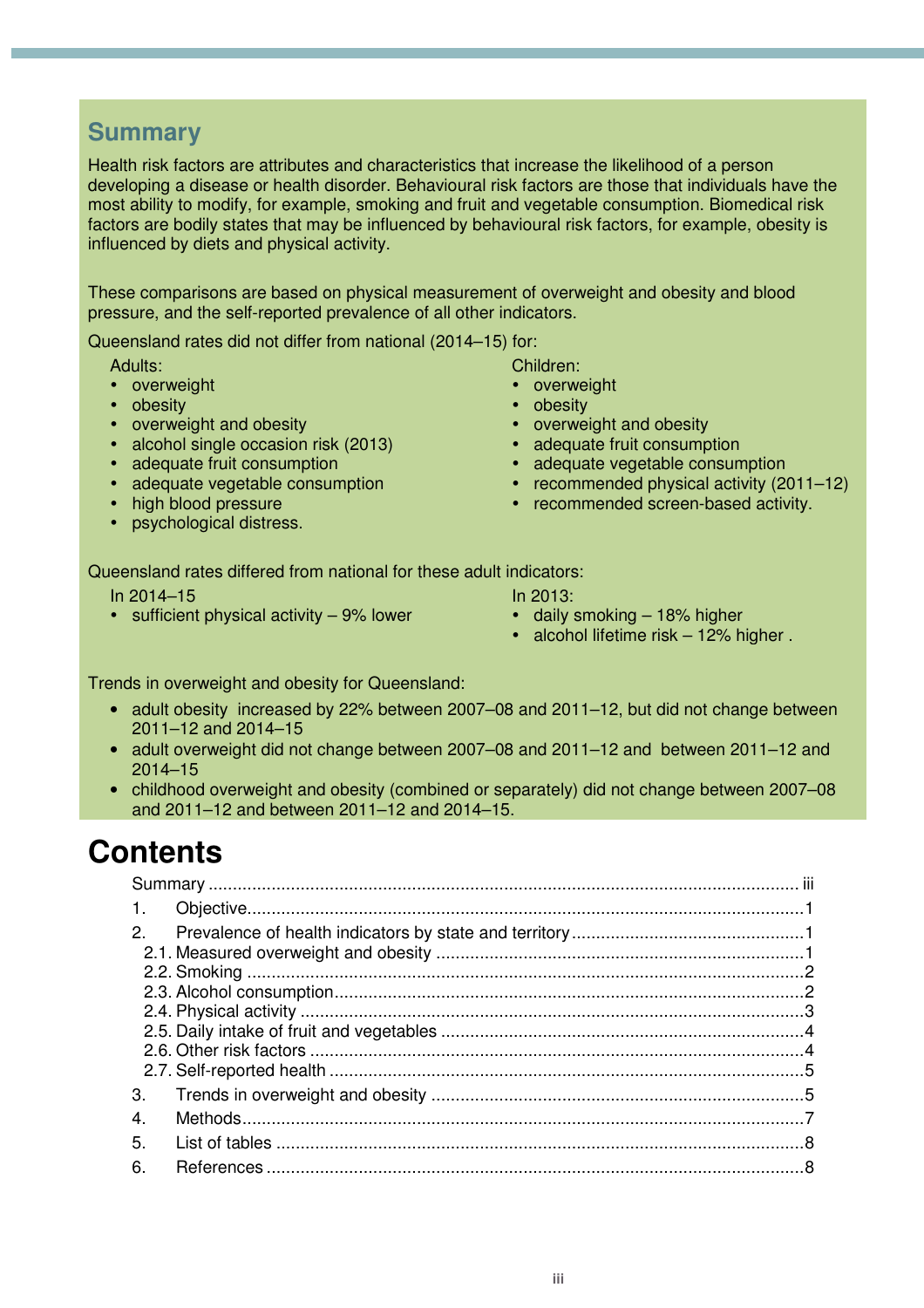# **1. Objective**

Preventive health is a major focus of health improvement in Australia. This report compares the Queensland rate of selected preventive risk factors to Australia and other jurisdictions. Data to assess the difference was sourced from the 2014–15 National Health Survey<sup>2</sup>, the 2013 National Drug Strategy Household Survey<sup>3</sup> and the 2011–12 Australian Health Survey.<sup>4,5</sup> Data on trends in measured body mass index (BMI) are also included. Statistical difference was based on non-overlap of the 95% confidence intervals of the crude prevalence. Prevalence for risk factors is reported using relevant national guidelines.6,7

## **2. Prevalence of health indicators by state and territory**

#### **2.1. Measured overweight and obesity**

For adults, in 2014–15 (Table 1):

- 64% of Queensland adults were overweight or obese, with 33% overweight and 30% obese
- the Queensland prevalence did not differ from national for overweight, obese, or overweight and obese
- among the jurisdictions:
	- − overweight: Queensland was ranked lowest and the Australian Capital Territory (ACT) highest
	- − obesity: Queensland was ranked second highest, ACT was lowest and Tasmania highest
	- − overweight and obesity: Queensland was ranked fourth highest, Western Australia was lowest and Tasmania highest.

Table 1: Body mass index (measured), adults, by state and territory,  $2014-15^2$ 

|            | Overweight: (BMI 25-<30 |                          | $1$ able $1$ . Doug mass much (modsured), addits, by state and termory, Lo I + $15$<br>Obese: BMI 30+ |      | Overweight/obese: BMI 25+ |      |
|------------|-------------------------|--------------------------|-------------------------------------------------------------------------------------------------------|------|---------------------------|------|
|            | $% (95\% \text{ Cl})$   | Rank                     | $% (95\% \text{ Cl})$                                                                                 | Rank | % (95% CI)                | Rank |
| Australia  | 35.5 (34.6-36.4)        | $\overline{\phantom{a}}$ | 27.9 (26.9-28.9)                                                                                      |      | 63.4 (62.4-64.4)          |      |
| Qld        | 33.4 (31.4-35.4)        | 8                        | $30.2(27.8-32.6)$                                                                                     | 2    | 63.6 (61.5-65.7)          | 4    |
| <b>NSW</b> | 35.2 (33.2-37.2)        | 6                        | 28.2 (26.1-30.3)                                                                                      | 5    | 63.2 (60.8-65.6)          |      |
| Vic.       | 37.1 (35.2-39.0)        | 2                        | 26.4 (24.7-28.1)                                                                                      | 6    | 63.3 (61.3-65.3)          | 6    |
| <b>SA</b>  | 35.6 (33.0-38.2)        | 4                        | $30.0(27.3-32.7)$                                                                                     | 3    | 65.8 (63.4-68.2)          | 2    |
| <b>WA</b>  | 35.9 (33.2-38.6)        | 3                        | 24.6 (22.6-26.6)                                                                                      |      | 60.3 (57.5-63.1)          | 8    |
| Tas.       | 35.2 (32.4-38.0)        | 6                        | 32.3 (29.9-34.7)                                                                                      |      | 67.5 (65.1-69.9)          |      |
| NT         | 35.3 (31.8-38.8)        | 5                        | 29.0 (25.2-32.8)                                                                                      | 4    | 64.3 (60.4-68.2)          | 3    |
| <b>ACT</b> | 39.1 (36.4-41.8)        |                          | 23.9 (21.6-26.2)                                                                                      | 8    | 63.5 (60.9-66.1)          | 5    |

For children, in 2014–15 (Table 2):

- 26% of Queensland children aged 5–17 years were overweight or obese, with 19% overweight and 7% obese
- the Queensland prevalence did not differ from national for overweight, obese, or overweight and obese among the jurisdictions:
	- − overweight: Queensland was ranked fourth highest, New South Wales and Northern Territory were equal lowest and Victoria highest
	- − obesity: Queensland was ranked fourth highest, ACT was lowest and Northern Territory highest
	- − overweight and obesity: Queensland was ranked fifth highest, South Australia was lowest and Victoria highest.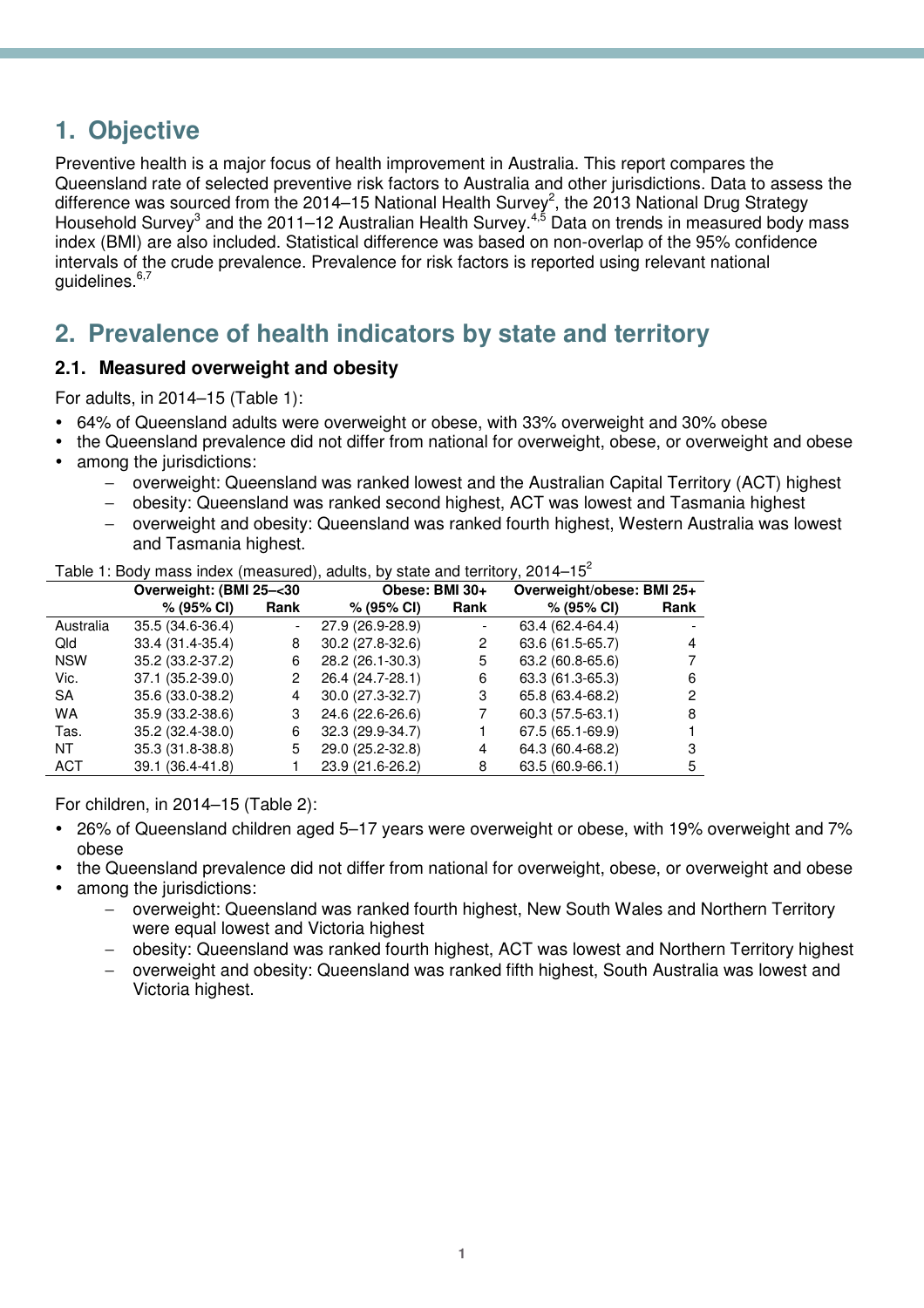| Table 2: Body mass index (measured), children (5–17 years), by state and territory, 2014–15 <sup>2</sup> |                         |      |                 |                          |                           |      |
|----------------------------------------------------------------------------------------------------------|-------------------------|------|-----------------|--------------------------|---------------------------|------|
|                                                                                                          | Overweight: (BMI 25-<30 |      | Obese: BMI 30+  |                          | Overweight/obese: BMI 25+ |      |
|                                                                                                          | $% (95\% CI)$           | Rank | % (95% CI)      | Rank                     | % (95% CI)                | Rank |
| Australia                                                                                                | 20.2 (18.2-22.2)        |      | $7.4(6.1-8.7)$  | $\overline{\phantom{a}}$ | 27.4 (25.2-29.6)          |      |
| <b>Qld</b>                                                                                               | 19.2 (15.2-23.2)        | 4    | $7.2(4.4-10.0)$ | 4                        | 26.2 (21.9-30.5)          | 5    |
| <b>NSW</b>                                                                                               | 17.7 (14.1-21.3)        |      | $8.9(6.3-11.5)$ | 2                        | 27.3 (23.3-31.3)          | 3    |
| Vic.                                                                                                     | 23.7 (19.8-27.6)        |      | $5.9(3.6-8.2)$  | 6                        | 30.9 (26.3-35.5)          |      |
| <b>SA</b>                                                                                                | 18.3 (13.5-23.1)        | 6    | $6.1(3.4-8.8)$  | 5                        | 23.7 (18.5-28.9)          | 8    |
| WA                                                                                                       | 20.1 (15.5-24.7)        | 3    | $5.6(3.0-8.2)$  | 7                        | 26.8 (22.3-31.3)          | 4    |
| Tas.                                                                                                     | 22.1 (16.3-27.9)        | 2    | $7.6(4.0-11.2)$ | 3                        | 27.6 (21.3-33.9)          | 2    |
| ΝT                                                                                                       | 17.7 (12.4-23.0)        |      | 12.3 (6.4-18.2) |                          | 26.1 (19.0-33.2)          | 6    |
| <b>ACT</b>                                                                                               | 18.9 (13.5-24.3)        | 5    | $5.5(2.5-8.5)$  | 8                        | 24.5 (18.8-30.2)          |      |

# **2.2. Smoking**

In 2013 (Table 3):

- the Queensland prevalence of adults daily smoking was 18% higher than national
- among the jurisdictions for daily smoking, Queensland was ranked third highest, ACT was lowest and Northern Territory highest.

Table 3: Daily smoker, adults, by state and territory, 2013 $^3$ 

|            | <b>Current daily smoker</b> |      |  |  |  |  |
|------------|-----------------------------|------|--|--|--|--|
|            | % (95% CI)                  | Rank |  |  |  |  |
| Australia  | 13.3 (12.8-13.8)            |      |  |  |  |  |
| Qld        | 15.7 (14.5-17.1)            | 3    |  |  |  |  |
| <b>NSW</b> | 12.2 (11.3-13.2)            | 7    |  |  |  |  |
| Vic.       | 12.6 (11.6-13.7)            | 5    |  |  |  |  |
| SА         | 13.6 (12.0-15.5)            | 4    |  |  |  |  |
| WA         | 12.5 (11.0-14.2)            | 6    |  |  |  |  |
| Tas.       | 16.7 (14.1-19.6)            | 2    |  |  |  |  |
| NΤ         | 22.2 (19.3-25.5)            | 1    |  |  |  |  |
| <b>ACT</b> | $9.9(8.1-12.2)$             | 8    |  |  |  |  |

State surveys are used to report prevalence of smoking. In 2016, 12% of Queensland adults smoked daily.<sup>1</sup>

### **2.3. Alcohol consumption**

For adults, in 2013 (Table 4):

- the Queensland prevalence of lifetime risky drinking was 12% higher than national while single occasion risky drinking did not differ
- among the jurisdictions:
	- − lifetime risky drinking: Queensland was ranked fourth highest, Victoria was lowest and Northern Territory highest
	- single occasion risky drinking: Queensland was ranked sixth highest, New South Wales was lowest and Northern Territory highest.

|            | <b>Exceeded lifetime risk</b> |            | <b>Exceeded single</b>   |      |
|------------|-------------------------------|------------|--------------------------|------|
|            |                               | quidelines | occasion risk guidelines |      |
|            | % (95% CI)                    | Rank       | % (95% CI)               | Rank |
| Australia  | 19.1 (18.5-19.7)              |            | 27.3 (26.6-28.0)         |      |
| Qld        | 21.3 (19.8-22.8)              | 4          | 29.0 (27.4-30.7)         | 6    |
| <b>NSW</b> | 17.6 (16.6-18.8)              |            | 24.6 (23.4-25.9)         | 8    |
| Vic.       | 16.8 (15.6-18.0)              | 8          | 25.7 (24.3-27.1)         | 7    |
| SA         | 19.6 (17.5-21.9)              | 6          | 29.3 (26.7-32.0)         | 5    |
| <b>WA</b>  | 22.6 (20.6-24.7)              | 3          | 32.2 (30.0-34.5)         | 2    |
| Tas.       | 19.9 (17.2-22.9)              | 5.         | 30.7 (27.4-34.1)         | 3    |
| NΤ         | $31.5(28.1 - 35.1)$           |            | 41.2 (37.5-45.0)         |      |
| ACT        | 23.1 (20.1-26.4)              | 2          | 29.8 (26.5-33.4)         |      |

Alcohol consumption is reported from state surveys. In 2016, 21% of Queensland adults were drinking at lifetime risky level and 31% single occasion risky drinking at least monthly.<sup>1</sup>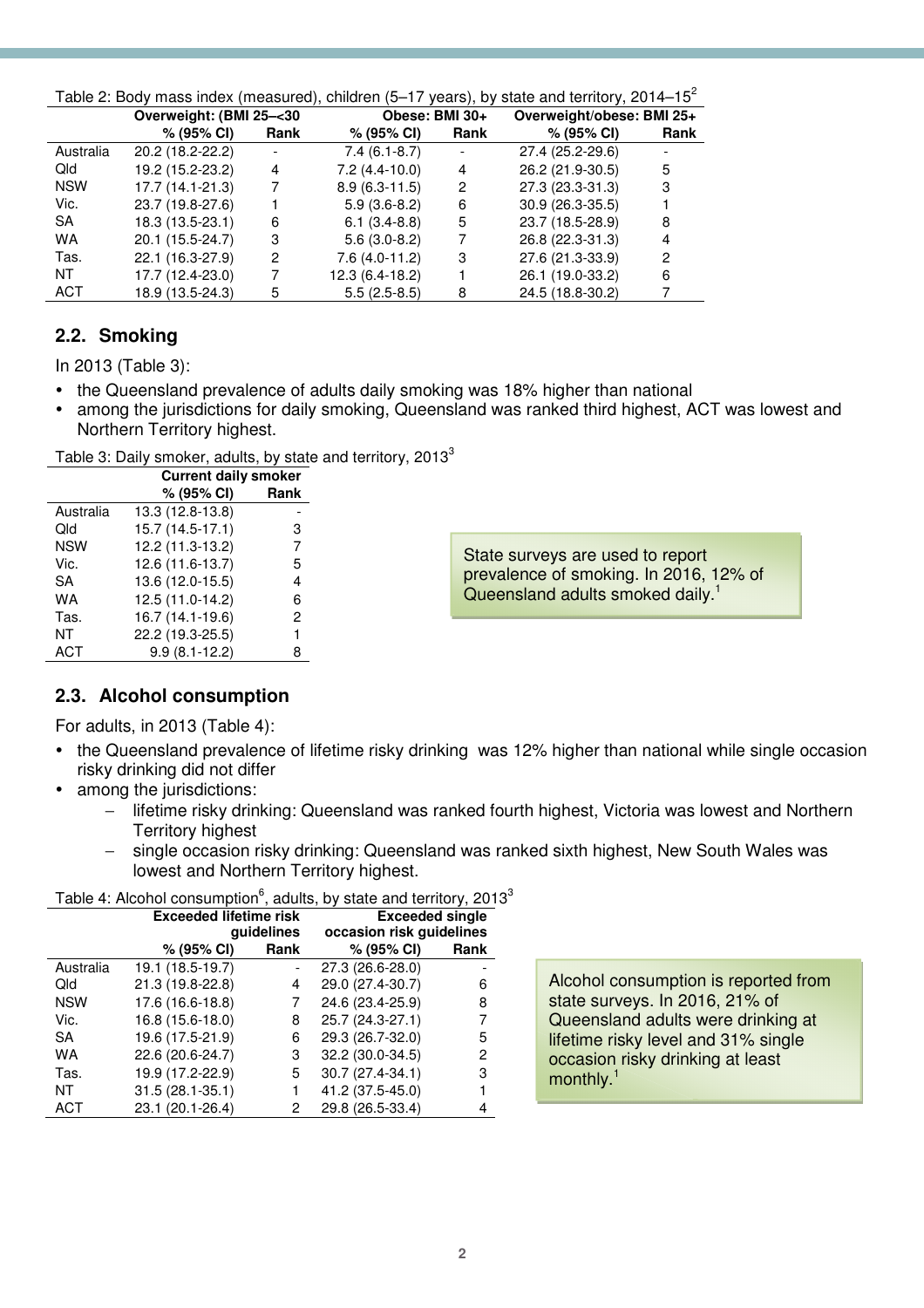#### **2.4. Physical activity**

For adults, in 2014–15 (Table 5):

- the Queensland prevalence of sufficient physical activity (defined as at least 150 minutes of moderate intensity physical activity on at least five sessions in the previous week) was 9% lower than national but did not differ for the prevalence of strength or toning activities in last week
- among the jurisdictions:
	- − sufficient physical activity: Queensland was ranked seventh highest, Tasmania was lowest and ACT highest
	- − strength or toning activities on two or more days: Queensland was ranked seventh highest, Tasmania was lowest and ACT highest.

| Table 5: Physical activity, adults, by state and territory, 2014-15 <sup>2</sup> |  |  |
|----------------------------------------------------------------------------------|--|--|
|                                                                                  |  |  |

|            | <b>Sufficient physical</b><br>$activity(a)$ in last week |      | <b>Strength or toning</b><br>activities on 2 or more<br>days in previous week |      |
|------------|----------------------------------------------------------|------|-------------------------------------------------------------------------------|------|
|            | % (95% CI)                                               | Rank | % (95% CI)                                                                    | Rank |
| Australia  | 45.4 (44.3-46.5)                                         |      | 22.1 (21.3-22.9)                                                              |      |
| Qld        | 41.4 (39.0-43.8)                                         | 7    | 20.8 (18.8-22.8)                                                              |      |
| <b>NSW</b> | 46.4 (43.9-48.9)                                         | 5    | 22.9 (21.0-24.8)                                                              | 4    |
| Vic.       | 46.6 (44.5-48.7)                                         | 4    | 21.6 (20.0-23.2)                                                              | 6    |
| SA         | 42.2 (39.5-44.9)                                         | 6    | 23.3 (21.4-25.2)                                                              | 3    |
| WA         | 48.2 (45.2-51.2)                                         | 2    | 22.9 (20.7-25.1)                                                              | 4    |
| Tas.       | 41.1 (38.2-44.0)                                         | 8    | 18.5 (16.2-20.8)                                                              | 8    |
| NΤ         | 47.7 (43.5-51.9)                                         | 3    | 25.2 (21.4-29.0)                                                              | 2    |
| ACT        | 52.7 (49.4-56.0)                                         |      | 25.5 (22.7-28.3)                                                              |      |

State surveys are used to report prevalence of physical activity. In 2016, 61% of Queensland adults participated in sufficient physical activity in the previous week.<sup>1</sup>

Sufficient physical activity (duration and session) is defined as 150 minutes of physical activity per week from five or more sessions including walking for fitness/transport, moderate and/or vigorous physical activity

#### For children, in 2011–12 (Table 6):

- the prevalence of Queensland children aged 2–17 years who were active every day did not differ from national (the recommendation is 180 minutes or more per day for children 2–4 years and 60 minutes or more per day for those aged 5–17 years)
- the prevalence of screen-based activity did not differ from national (the recommend maximum is no more than 60 minutes per day for entertainment purposes for children aged 2–4 years and no more than 2 hours per day for children 5–17 years)
- among the jurisdictions:
	- − recommended physical activity prevalence: Queensland was ranked third highest, New South Wales and Victoria were equal lowest and Northern Territory highest
	- − recommended screen-based activity prevalence: Queensland was ranked fourth highest, Western Australia was lowest and Tasmania highest.

|                                    | Table 6: Physical activity, children (2–17 years), by state and territory, 2011–12 $\degree$ |  |
|------------------------------------|----------------------------------------------------------------------------------------------|--|
| <b>Adama and and and analyzing</b> | <b>Mateovenia bened entitled</b>                                                             |  |

|            | Met physical activity<br>recommendation on all 7<br>$days^{(a,b)}$ |      | Met screen-based activity<br>recommendation on all 7<br>$days^{(b,c)}$ |                          |                                       |
|------------|--------------------------------------------------------------------|------|------------------------------------------------------------------------|--------------------------|---------------------------------------|
|            | % (95% CI)                                                         | Rank | $% (95\% CI)$                                                          | Rank                     |                                       |
| Australia  | 29.7 (27.9-31.5)                                                   |      | 28.7 (26.6-30.8)                                                       | $\overline{\phantom{0}}$ |                                       |
| Qld        | 35.1 (30.8-39.4)                                                   | 3    | 29.0 (24.6-33.4)                                                       | 4                        | State surveys are used to report      |
| <b>NSW</b> | 26.1 (22.2-30.0)                                                   |      | $30.9(26.1 - 35.7)$                                                    | 3                        | prevalence of physical activity. In   |
| Vic.       | 26.1 (22.2-30.0)                                                   |      | 28.2 (23.5-32.9)                                                       | 5                        | 2016, 45% of Queensland children      |
| <b>SA</b>  | 35.4 (30.5-40.3)                                                   | 2    | 24.3 (19.2-29.4)                                                       |                          | aged 5-17 years participated in the   |
| WA         | 32.5 (27.5-37.5)                                                   | 5    | 24.0 (19.3-28.7)                                                       | 8                        | recommended minimum 60 minutes        |
| Tas.       | $33.5(27.4-39.6)$                                                  | 4    | 34.1 (26.9-41.3)                                                       |                          |                                       |
| NT         | 37.1 (30.6-43.6)                                                   |      | 33.3 (26.7-39.9)                                                       | 2                        | daily physical activity. <sup>1</sup> |
| ACT        | $31.2(24.6-37.8)$                                                  | 6    | 26.5 (20.5-32.5)                                                       | 6                        |                                       |

<sup>(a)</sup>Physical activity recommendation for children 2–4 years is 180 minutes or more per day, for children 5–17 years it is 60 minutes or more per day (b) In 7 days prior to interview

 $\degree$ The screen-based recommendation for children 2–4 years is no more than 60 minutes per day, for children 5–17 years it is no more than 2 hours per day for entertainment purposes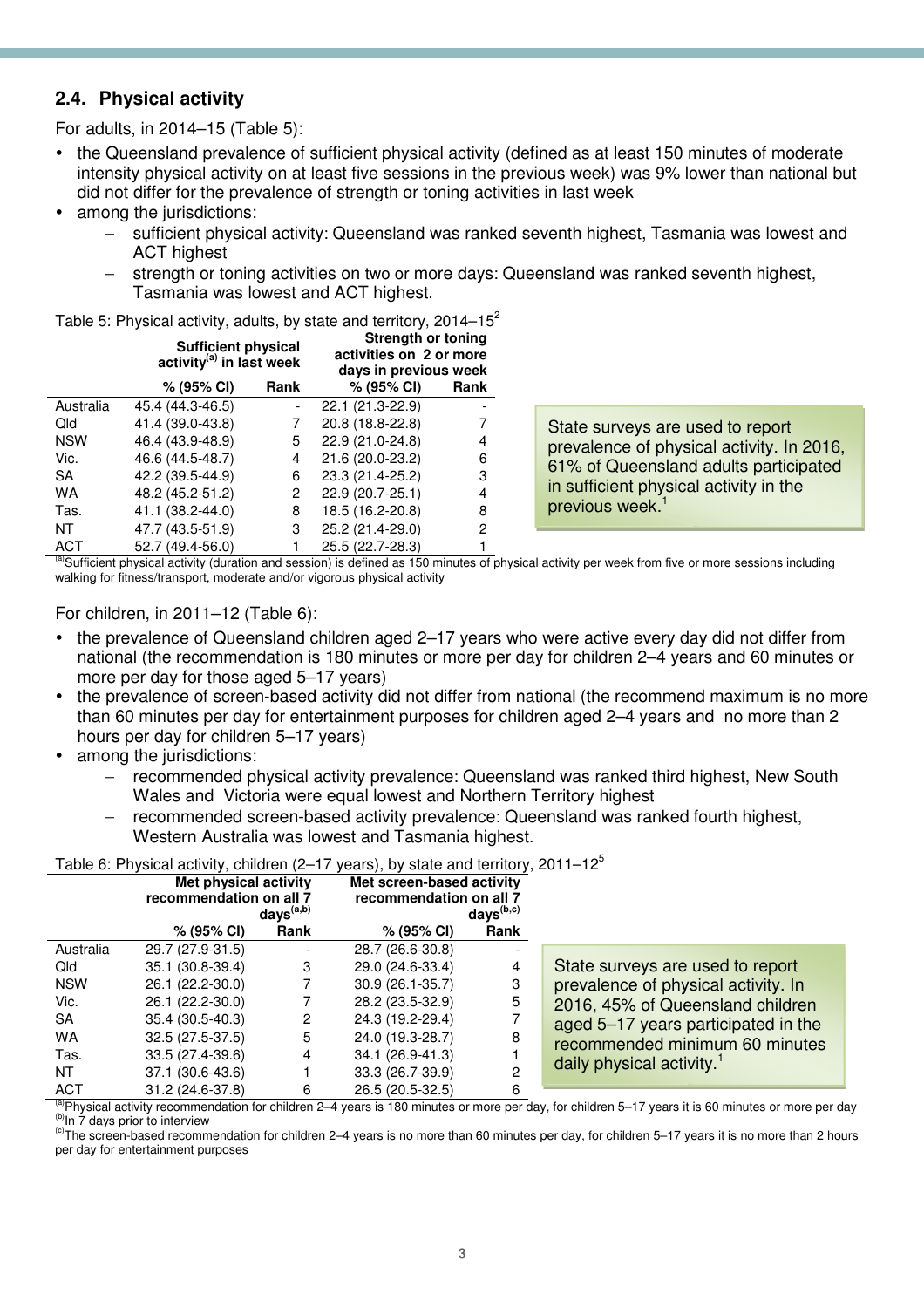#### **2.5. Daily intake of fruit and vegetables**

For adults, in 2014–15 (Table 7):

- the prevalence of recommended daily fruit consumption and recommended daily vegetable consumption in Queensland did not differ from national
- among the jurisdictions:
	- − recommended daily fruit consumption: Queensland was ranked second highest, Tasmania was lowest and Western Australia highest
	- − recommended daily vegetable consumption: Queensland was ranked third highest, ACT was lowest and Tasmania highest.

#### Table 7: Fruit and vegetable consumption<sup>7</sup>, adults, by state and territory, 2014–15<sup>2</sup>

|            | fruit             |                | vegetables       |                | fruit and vegetables |      |                                          |
|------------|-------------------|----------------|------------------|----------------|----------------------|------|------------------------------------------|
|            | $% (95\% CI)$     | Rank           | % (95% CI)       | Rank           | % (95% CI)           | Rank | State surveys are used to                |
| Australia  | 49.8 (48.7-50.9)  |                | $7.0(6.4-7.6)$   |                | $5.1(4.6-5.6)$       |      |                                          |
| Qld        | $51.2(48.9-53.5)$ | $\overline{2}$ | $8.0(6.8-9.2)$   | 3              | $6.1(5.0-7.2)$       | 3    | report daily intake of fruit             |
| <b>NSW</b> | 49.2 (47.2-51.2)  | 4              | $6.1(4.9-7.3)$   |                | $4.6(3.6-5.6)$       | 6    | and vegetables. In 2016,                 |
| Vic.       | 48.0 (46.1-49.9)  | 6              | $6.5(5.2-7.8)$   | 6              | $4.5(3.5-5.5)$       |      | 57% Queensland adults                    |
| <b>SA</b>  | 48.7 (46.3-51.1)  | 5              | $7.3(5.8-8.8)$   | 4              | $5.7(4.4-7.0)$       | 4    | consumed recommended                     |
| <b>WA</b>  | 54.2 (51.5-56.9)  |                | $8.5(7.1-9.9)$   | $\overline{2}$ | $6.3(5.0-7.6)$       | 2    | daily serves of fruit and 7%             |
| Tas.       | 47.1 (44.4-49.8)  | 8              | $11.6(9.7-13.5)$ |                | $6.8(5.4-8.2)$       |      | consumed recommended                     |
| NT         | 47.4 (43.1-51.7)  |                | $7.3(5.2-9.4)$   | 4              | $5.3(3.3-7.3)$       | 5    | daily serves of vegetables. <sup>1</sup> |
| <b>ACT</b> | 49.7 (46.2-53.2)  | 3              | $5.0(3.7-6.3)$   | 8              | $3.8(2.7-4.9)$       | 8    |                                          |

For children, in 2014–15 (Table 8):

- the prevalence of recommended daily fruit consumption and recommended daily vegetable consumption in Queensland children aged 2–18 years did not differ from national
- among the jurisdictions:
	- − recommended daily fruit consumption: Queensland was ranked fourth highest, Tasmania was lowest and New South Wales highest
	- − recommended daily vegetable consumption: Queensland was ranked sixth highest, ACT was lowest and Northern Territory highest.

Table 8: Fruit and vegetable consumption<sup>7</sup>, children (2–18 years), by state and territory, 2014–15<sup>2</sup> **Recommended daily serves** 

| Recommended daily serves |                  |      |                 |      |  |  |  |  |
|--------------------------|------------------|------|-----------------|------|--|--|--|--|
|                          | fruit            |      | vegetables      |      |  |  |  |  |
|                          | % (95% CI)       | Rank | % (95% CI)      | Rank |  |  |  |  |
| Australia                | 68.1 (65.9-70.3) |      | $5.4(4.5-6.3)$  |      |  |  |  |  |
| Qld                      | 66.7 (62.6-70.8) | 4    | $4.6(2.5-6.7)$  | 6    |  |  |  |  |
| <b>NSW</b>               | 70.4 (66.5-74.3) |      | $6.0(4.2-7.8)$  | 4    |  |  |  |  |
| Vic.                     | 66.4 (63.6-69.2) |      | $4.4(2.7-6.1)$  |      |  |  |  |  |
| SA                       | 66.6 (62.1-71.1) | 5    | $7.2(4.3-10.1)$ | 2    |  |  |  |  |
| <b>WA</b>                | 69.1 (64.8-73.4) | 2    | $6.4(3.9-8.9)$  | 3    |  |  |  |  |
| Tas.                     | 66.2 (60.7-71.7) | 8    | $5.7(3.3-8.1)$  | 5    |  |  |  |  |
| NΤ                       | 67.4 (60.9-73.9) | 3    | $7.4(3.6-11.2)$ |      |  |  |  |  |
| ACT                      | 66.5 (62.6-70.4) | 6    | $4.2(1.6-6.8)$  | 8    |  |  |  |  |

State surveys are used to report daily intake of fruit and vegetables. In 2016, 70% Queensland children aged 5–17 years consumed recommended daily serves of fruit and 4% consumed recommended daily serves of vegetable.<sup>1</sup>

#### **2.6. Other risk factors**

In 2014–15 (Table 9):

- 23% of Queensland adults had high blood pressure based on physical measurement
	- − Queensland prevalence did not differ from national
	- − Queensland was ranked fourth highest, Northern Territory was lowest and Tasmania highest.
- 8% of Queensland adults reported severe or very severe bodily pain during the previous 4 weeks
	- − Queensland prevalence did not differ from national
	- − Queensland was ranked seventh highest, Western Australia was lowest and Tasmania highest.
- 12% of Queensland adults reported high or very high levels of psychological distress in the previous 30 days
	- Queensland prevalence did not differ from national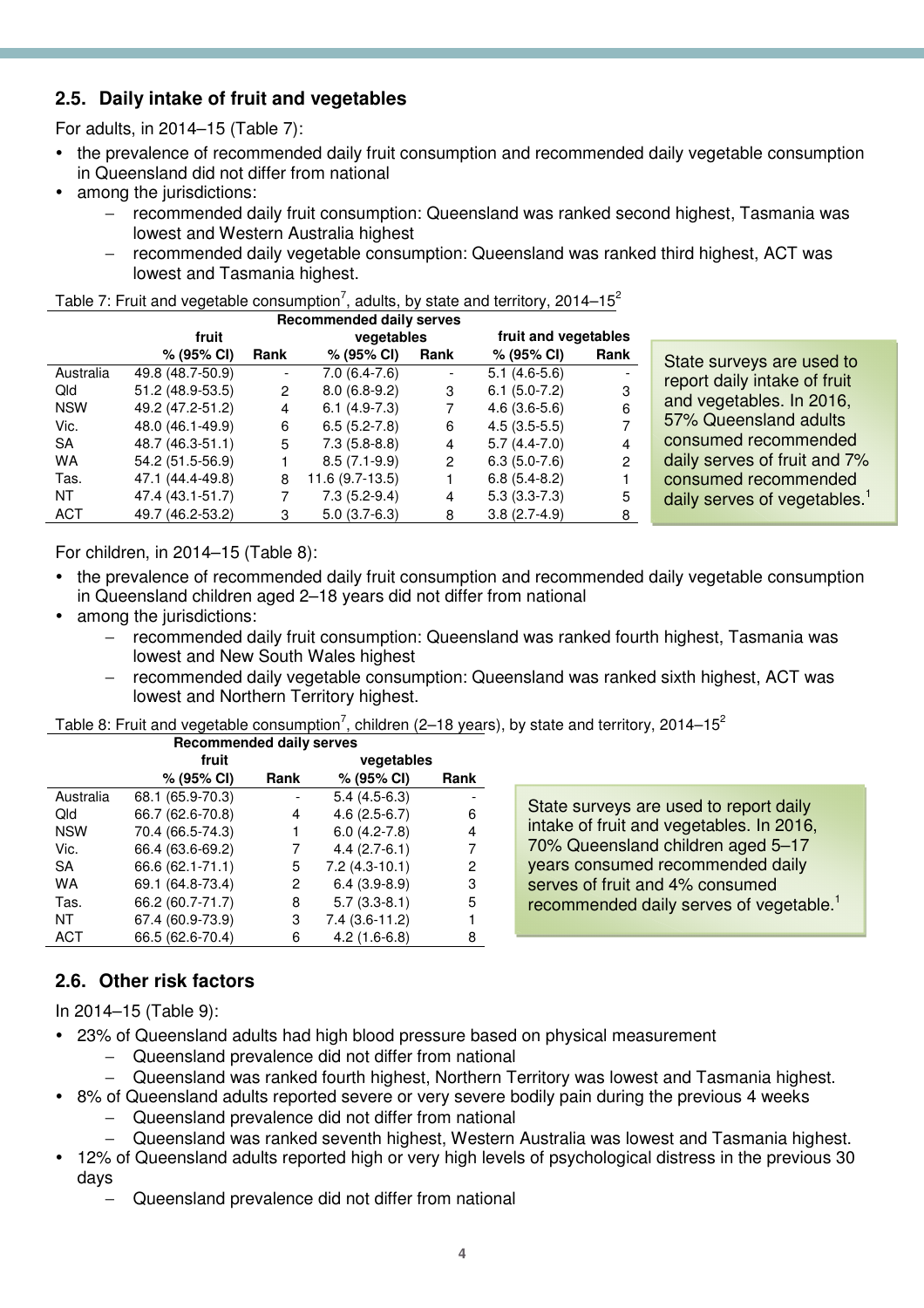− Queensland was ranked fourth highest, Northern Territory was lowest and South Australia highest.

|            | High blood pressure <sup>(a)</sup> |      | Severe/very severe | bodily pain | High/very high<br>psychological distress <sup>(b)</sup> |      |  |
|------------|------------------------------------|------|--------------------|-------------|---------------------------------------------------------|------|--|
|            | % (95% CI)                         | Rank | % (95% CI)         | Rank        | $% (95\% CI)$                                           | Rank |  |
| Australia  | 23.0 (22.0-24.0)                   |      | $8.5(7.8-9.2)$     |             | $11.7(11.1-12.3)$                                       |      |  |
| Qld        | 23.2 (21.2-25.2)                   | 4    | $7.5(6.3-8.7)$     |             | 11.9 (10.6-13.2)                                        | 4    |  |
| <b>NSW</b> | 22.5 (21.0-24.0)                   | 6    | $9.3(7.9-10.7)$    | 2           | $11.0(9.5-12.5)$                                        | 5    |  |
| Vic.       | 23.7 (21.8-25.6)                   | 3    | $8.8(7.6-10.0)$    | 3           | 12.5 (11.0-14.0)                                        | 3    |  |
| SA         | 24.5 (22.3-26.7)                   | 2    | $8.6(7.2-10.0)$    | 4           | 13.7 (11.9-15.5)                                        |      |  |
| <b>WA</b>  | 20.6 (18.5-22.7)                   |      | $7.0(5.5-8.5)$     | 8           | $9.9(8.1 - 11.7)$                                       |      |  |
| Tas.       | 28.4 (25.9-30.9)                   |      | 10.8 (9.0-12.6)    |             | 13.5 (11.6-15.4)                                        | 2    |  |
| NT.        | 19.7 (16.5-22.9)                   | 8    | $7.6(5.3-9.9)$     | 6           | $7.8(5.9-9.7)$                                          | 8    |  |
| <b>ACT</b> | 23.2 (21.1-25.3)                   | 4    | $7.8(6.0-9.6)$     | 5           | 10.8 (8.8-12.8)                                         | 6    |  |

Table 9: Selected risks, adults, by state and territory,  $2014-15^2$ 

<sup>(a)</sup>≥140/90 mmHg. In 2014-15, 24.3% of respondents aged 18 years and over did not have their blood pressure measured. For these respondents, imputation was used to obtain blood pressure

 $^{(b)}$  A score of 22 or more on the Kessler Psychological Distress Scale (K10)

#### **2.7. Self-reported health**

In 2014–15 (Table 10):

- more than half (56%) of Queenslanders aged 15 years and older reported excellent or very good health
- the prevalence of excellent or very good health, good health and fair or poor health in Queensland did not differ from national
- among the jurisdictions:
	- excellent or very good health: Queensland was ranked fifrth highest, Tasmania was lowest and Western Australia highest
	- fair or poor health: Queensland was ranked fourth highest, ACT was lowest and Tasmania highest.

Table 10: Self-reported health status, 15 years and older, by state and territory,  $2014-15^2$ 

|            | Excellent/very good |      | Good             |      | Fair/poor        |      |  |  |
|------------|---------------------|------|------------------|------|------------------|------|--|--|
|            | % (95% CI)          | Rank | % (95% CI)       | Rank | % (95% CI)       | Rank |  |  |
| Australia  | 56.2 (55.2-57.2)    |      | 28.9 (28.0-29.8) |      | 14.8 (14.0-15.6) |      |  |  |
| Qld        | 55.8 (53.2-58.4)    | 5.   | 29.2 (26.9-31.5) | ς    | 15.1 (13.6-16.6) | 4    |  |  |
| <b>NSW</b> | 55.4 (53.3-57.5)    | 6    | 30.1 (28.2-32.0) | 2    | 14.4 (13.0-15.8) | 5    |  |  |
| Vic.       | 56.3 (54.4-58.2)    | 4    | 28.2 (26.1-30.3) | 5    | 15.5 (13.9-17.1) | 3    |  |  |
| <b>SA</b>  | 54.8 (52.6-57.0)    |      | 28.7 (26.6-30.8) | 4    | 16.4 (14.5-18.3) |      |  |  |
| WA         | 60.8 (58.4-63.2)    |      | 26.7 (24.5-28.9) | 8    | 12.6 (11.2-14.0) |      |  |  |
| Tas.       | 53.9 (50.8-57.0)    | 8    | 27.0 (24.4-29.6) | 6    | 19.0 (16.8-21.2) |      |  |  |
| NT         | 59.5 (55.5-63.5)    | 2    | 26.9 (23.6-30.2) | 7    | 13.4 (11.0-15.8) | 6    |  |  |
| <b>ACT</b> | 56.8 (53.9-59.7)    | ς    | 31.3 (28.7-33.9) |      | 12.0 (9.8-14.2)  | 8    |  |  |

State surveys are used to report self-reported health status. In 2016, 53% Queensland adults reported excellent or very good health.<sup>1</sup>

## **3. Trends in overweight and obesity**

For adults, the following changes were evident in measured prevalence (Table 11):

**Queensland** 

- Obesity:
	- − between 2007–08 and 2011–12 prevalence increased by 22%
	- − between 2011–12 and 2014–15 prevalence did not change.
- Overweight:
	- − between 2007–08 and 2011–12 prevalence did not change
	- − between 2011–12 and 2014–15 prevalence did not change.
	- Overweight and obesity:
		- − between 2007–08 and 2011–12 prevalence did not change
		- − between 2011–12 and 2014–15 prevalence did not change.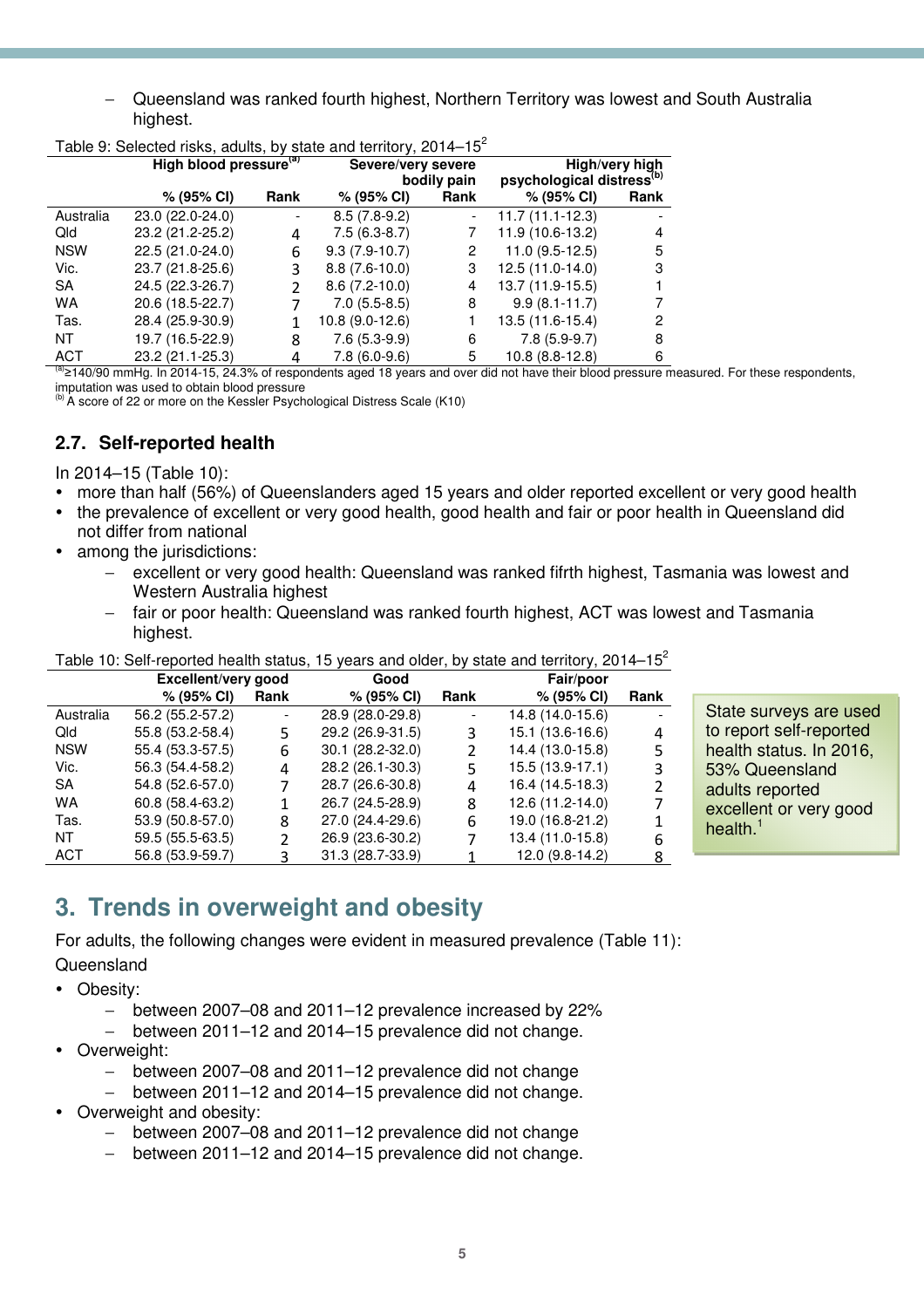#### Australia

- Obesity:
	- − between 2007–08 and 2011–12 prevalence increased by 12%
	- − between 2011–12 and 2014–15 prevalence did not change.
- Overweight:
	- − between 2007–08 and 2011–12 prevalence did not change
	- − between 2011–12 and 2014–15 prevalence did not change.
- Overweight and obesity:
	- − between 2007–08 and 2011–12 prevalence did not change
	- − between 2011–12 and 2014–15 prevalence did not change.

Other jurisdictions

- Obesity:
	- − between 2007–08 and 2011–12 no change evident except South Australia increased by 22%
	- − between 2011–12 and 2014–15 no change evident except Western Australia decreased by 12%.
- Overweight:
	- − between 2007–08 and 2011–12 no change evident
	- − between 2011–12 and 2014–15 no change evident.
- Overweight and obesity:
	- − between 2007–08 and 2011–12 no change evident except South Australia increased by 8%
	- − between 2011–12 and 2014–15 no change evident except Western Australia decreased by 8%.

| Table 11: Measured overweight and obesity, adults, by state and territory, 2007–08 <sup>8</sup> , 2011–12 <sup>4</sup> and 2014–15 <sup>2</sup> |                  |      |            |      |           |           |      |                          |            |
|-------------------------------------------------------------------------------------------------------------------------------------------------|------------------|------|------------|------|-----------|-----------|------|--------------------------|------------|
|                                                                                                                                                 | <b>Australia</b> | Qld  | <b>NSW</b> | Vic. | <b>SA</b> | <b>WA</b> | Tas. | ΝT                       | <b>ACT</b> |
| $2014 - 15$                                                                                                                                     |                  |      |            |      |           |           |      |                          |            |
| Underweight/normal                                                                                                                              | 36.6             | 36.4 | 36.6       | 36.5 | 34.4      | 39.5      | 32.5 | 35.7                     | 37.0       |
| Overweight                                                                                                                                      | 35.5             | 33.4 | 35.2       | 37.1 | 35.6      | 35.9      | 35.2 | 35.3                     | 39.1       |
| Obese                                                                                                                                           | 27.9             | 30.2 | 28.2       | 26.4 | 30.0      | 24.6      | 32.3 | 29.0                     | 23.9       |
| Overweight and obesity                                                                                                                          | 63.4             | 63.6 | 63.2       | 63.3 | 65.8      | 60.3      | 67.5 | 64.3                     | 63.5       |
| $2011 - 12$                                                                                                                                     |                  |      |            |      |           |           |      |                          |            |
| Underweight/normal                                                                                                                              | 37.2             | 35.1 | 38.9       | 39.0 | 33.4      | 34.8      | 35.3 | 37.9                     | 37.8       |
| Overweight                                                                                                                                      | 35.3             | 34.5 | 34.7       | 35.3 | 36.8      | 37.1      | 36.9 | 34.9                     | 37.1       |
| Obese                                                                                                                                           | 27.5             | 30.4 | 26.4       | 25.7 | 29.7      | 28.1      | 27.8 | 27.2                     | 25.1       |
| Overweight and obesity                                                                                                                          | 62.8             | 64.9 | 61.1       | 61.0 | 66.6      | 65.2      | 64.7 | 62.1                     | 62.2       |
| 2007-08                                                                                                                                         |                  |      |            |      |           |           |      |                          |            |
| Underweight/normal                                                                                                                              | 38.8             | 39.2 | 38.8       | 39.1 | 38.4      | 37.3      | 36   | n/a                      | 42.3       |
| Overweight                                                                                                                                      | 36.7             | 35.9 | 37.3       | 36.2 | 37.3      | 37.3      | 37.3 | n/a                      | 33.8       |
| Obese                                                                                                                                           | 24.6             | 24.9 | 23.9       | 24.7 | 24.3      | 25.4      | 26.7 | n/a                      | 23.9       |
| Overweight and obesity                                                                                                                          | 61.3             | 60.8 | 61.1       | 60.9 | 61.6      | 62.7      | 64.0 | n/a                      | 57.8       |
| Change (2011-12/2014-15)                                                                                                                        |                  |      |            |      |           |           |      |                          |            |
| Overweight                                                                                                                                      | 1.01             | 0.97 | 1.01       | 1.05 | 0.97      | 0.97      | 0.95 | 1.01                     | 1.05       |
| Obese                                                                                                                                           | 1.01             | 0.99 | 1.07       | 1.03 | 1.01      | 0.88      | 1.16 | 1.07                     | 0.95       |
| Overweight and obesity                                                                                                                          | 1.01             | 0.98 | 1.03       | 1.04 | 0.99      | 0.92      | 1.04 | 1.04                     | 1.02       |
| Change (2007-08/2011-12)                                                                                                                        |                  |      |            |      |           |           |      |                          |            |
| Overweight                                                                                                                                      | 0.96             | 0.96 | 0.93       | 0.98 | 0.99      | 0.99      | 0.99 | $\overline{\phantom{a}}$ | 1.10       |
| Obese                                                                                                                                           | 1.12             | 1.22 | 1.10       | 1.04 | 1.22      | 1.11      | 1.04 | $\overline{\phantom{a}}$ | 1.05       |
| Overweight and obesity                                                                                                                          | 1.02             | 1.07 | 1.00       | 1.00 | 1.08      | 1.04      | 1.01 | $\overline{\phantom{a}}$ | 1.08       |

n/a not available – data not collected

For children, there was no significant change in measured overweight and obesity between 2007–08 and 2011–12, and between 2011–12 and 2014–15 for Queensland or nationally or any other jurisdiction (Table 12).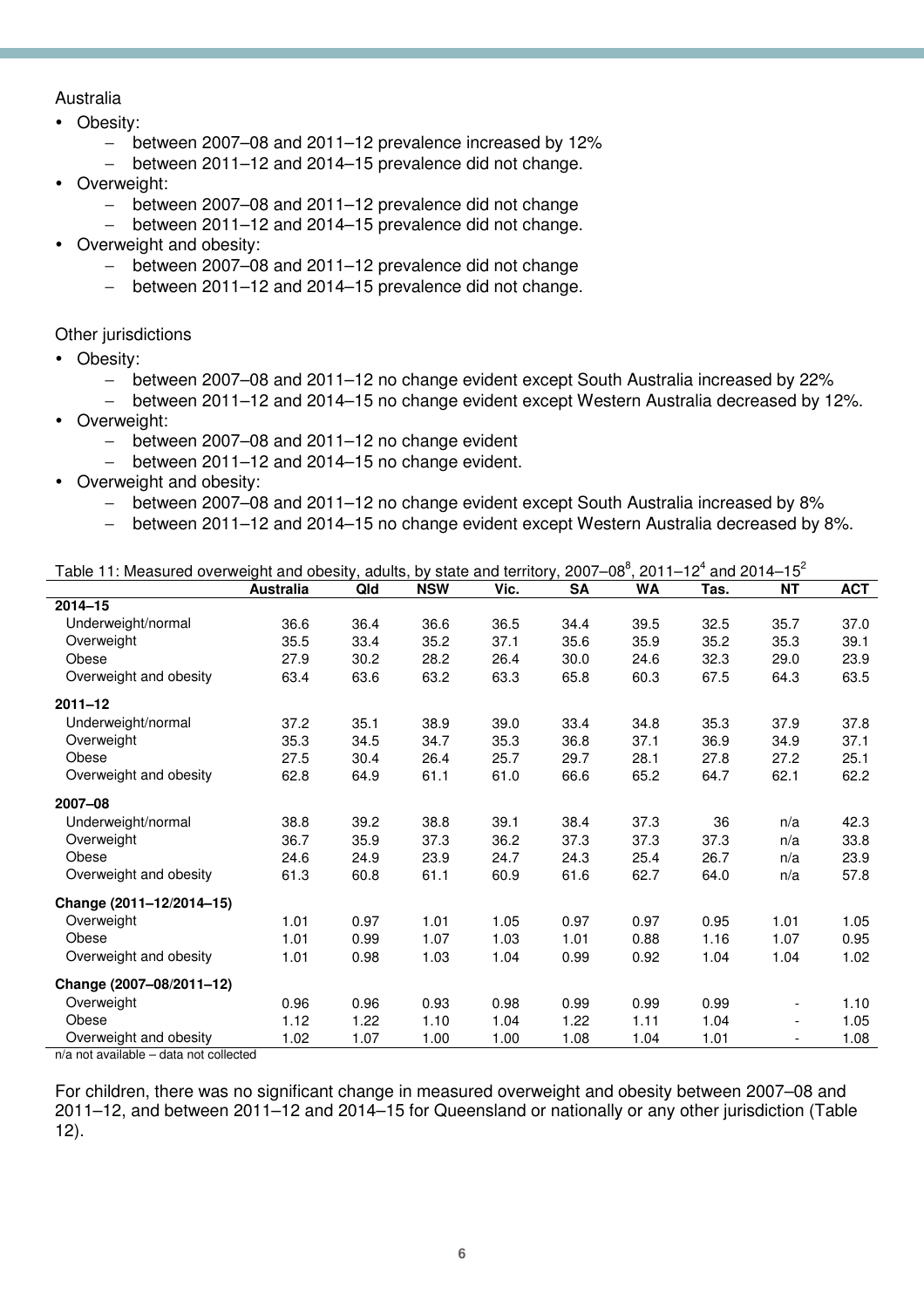| Table 12: Measured overweight and obesity, children (5–17 years), by state and territory, 2007–08 <sup>8</sup> , 2011–12 <sup>4</sup> and |  |  |
|-------------------------------------------------------------------------------------------------------------------------------------------|--|--|
| $2014 - 15^2$                                                                                                                             |  |  |

| טו דו ט                  |                  |      |            |      |           |           |      |                              |            |
|--------------------------|------------------|------|------------|------|-----------|-----------|------|------------------------------|------------|
|                          | <b>Australia</b> | Qld  | <b>NSW</b> | Vic. | <b>SA</b> | <b>WA</b> | Tas. | <b>NT</b>                    | <b>ACT</b> |
| 2014-15                  |                  |      |            |      |           |           |      |                              |            |
| Underweight/normal       | 72.4             | 73.7 | 73.5       | 69.5 | 76.9      | 72.5      | 70.0 | 70.0                         | 75.1       |
| Overweight               | 20.2             | 19.2 | 17.7       | 23.7 | 18.3      | 20.1      | 22.1 | 17.7                         | 18.9       |
| Obese                    | 7.4              | 7.2  | 8.9        | 5.9  | 6.1       | 5.6       | 7.6  | 12.3                         | 5.5        |
| Overweight and obesity   | 27.4             | 26.2 | 27.3       | 30.9 | 23.7      | 26.8      | 27.6 | 26.1                         | 24.5       |
| 2011-12                  |                  |      |            |      |           |           |      |                              |            |
| Underweight/normal       | 74.4             | 72.5 | 74.4       | 76.3 | 75.9      | 72.7      | 73.2 | 72.4                         | 74.5       |
| Overweight               | 18.3             | 18.2 | 18.6       | 17.6 | 15.8      | 20.7      | 17.8 | 18.7                         | 19.8       |
| Obese                    | 7.4              | 9.3  | 7.0        | 6.1  | 8.3       | 6.6       | 8.9  | 8.9                          | 5.7        |
| Overweight and obesity   | 25.7             | 27.5 | 25.6       | 23.7 | 24.1      | 27.3      | 26.8 | 27.6                         | 25.5       |
| 2007-08                  |                  |      |            |      |           |           |      |                              |            |
| Underweight/normal       | 75.3             | 73.3 | 76.5       | 74.7 | 74.2      | 74.9      | 81.3 | n/a                          | 79.0       |
| Overweight               | 17.2             | 17.9 | 15.0       | 19.3 | 18.4      | 19.7      | 12.0 | n/a                          | 15.8       |
| Obese                    | 7.5              | 8.8  | 8.5        | 6.0  | 7.4       | 5.4       | 6.6  | n/a                          | 5.2        |
| Overweight and obesity   | 24.7             | 26.7 | 23.5       | 25.3 | 25.8      | 25.1      | 18.6 | n/a                          | 21.0       |
| Change (2011-12/2014-15) |                  |      |            |      |           |           |      |                              |            |
| Overweight               | 1.10             | 1.05 | 0.95       | 1.35 | 1.16      | 0.97      | 1.24 | 0.95                         | 0.95       |
| Obese                    | 1.00             | 0.77 | 1.27       | 0.97 | 0.73      | 0.85      | 0.85 | 1.38                         | 0.96       |
| Overweight and obesity   | 1.07             | 0.95 | 1.07       | 1.30 | 0.98      | 0.98      | 1.03 | 0.95                         | 0.96       |
| Change (2007-08/2011-12) |                  |      |            |      |           |           |      |                              |            |
| Overweight               | 1.06             | 1.02 | 1.24       | 0.91 | 0.86      | 1.05      | 1.48 | $\qquad \qquad \blacksquare$ | 1.25       |
| Obese                    | 0.99             | 1.06 | 0.82       | 1.02 | 1.12      | 1.22      | 1.35 | $\overline{\phantom{a}}$     | 1.10       |
| Overweight and obesity   | 1.04             | 1.03 | 1.09       | 0.94 | 0.93      | 1.09      | 1.44 | $\overline{\phantom{a}}$     | 1.21       |
|                          |                  |      |            |      |           |           |      |                              |            |

n/a not available – data not collected

### **4. Methods**

The 2014–15 National Health Survey is the most recent Australia-wide health survey conducted by the Australian Bureau of Statistics. The survey included face-to-face interviews with respondents in all states and territories. It included urban, rural and remote areas of Australia and was undertaken from July 2014 to June 2015 with around 19,000 people interviewed in nearly 15,000 private dwellings.<sup>2</sup> Within each selected dwelling, one adult (18 years or older) and one child (0–17 years) were randomly selected for inclusion in the survey. The survey was designed to collect a range of information about the health of Australians, including long-term health conditions, psychological distress and health risk factors, say, measured obesity. Self-reported population surveys often ask respondents to report their height and weight, rather than taking physical measurements. Research has shown the differences between self-reported and measured height and weight in estimate of obesity. Surveys are conducted every three years on average.

The 2011–12 Australian Health Survey was a comprehensive survey that included National Health Survey and the National Aboriginal and Torres Strait Islander Health Survey together with two new elements - a National Nutrition and Physical Activity Survey and a National Health Measures Survey.<sup>4</sup> It commenced in March 2011 and was conducted using face-to-face methods similar to the national health survey.

The Australian Institute of Health and Welfare conducted the 2013 National Drug Strategy Household Survey from July to December 2013. This national survey, generally conducted every three years since 1985, is a key source of information on the use of alcohol, tobacco, and illicit drugs. The 2013 survey was conducted using a self-completion 'drop and collect' and collected information from almost 24,000 people across Australia's residential population aged 12 years or older.<sup>3</sup>

The preventive health surveys<sup>1</sup> are a primary source of information on the health of Queenslanders. The survey was conducted by computer assisted telephone interviewing (random digit dialling of landline telephone numbers including mobile phone numbers) from November 2015 to March 2016 (excluding school holidays) with a total of 11,984 adults and 2,504 children participants.